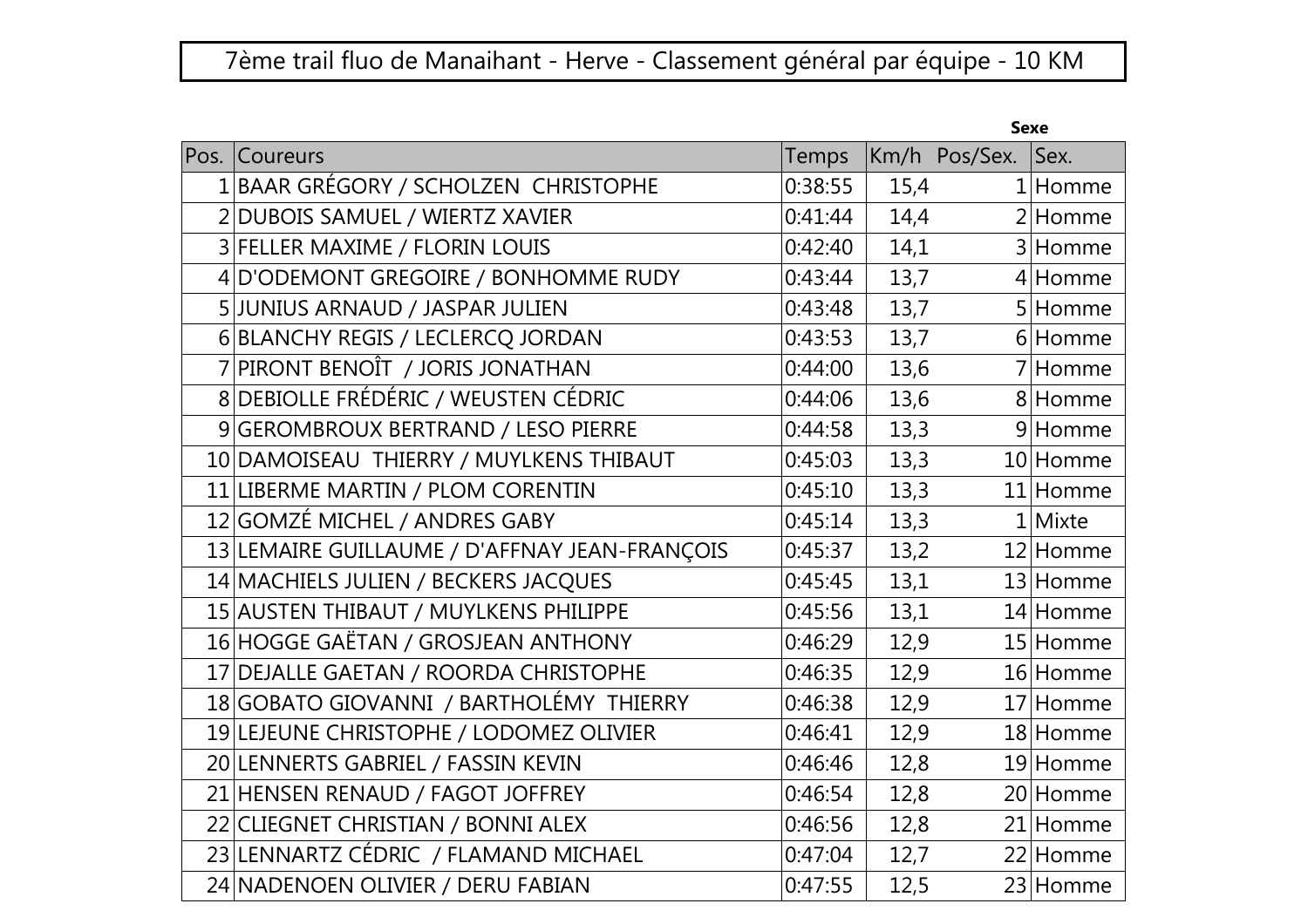|      |                                             |              |      | <b>Sexe</b>   |           |
|------|---------------------------------------------|--------------|------|---------------|-----------|
| Pos. | Coureurs                                    | <b>Temps</b> |      | Km/h Pos/Sex. | Sex.      |
|      | 25 LECOMTE PAULINE / LAFOURTE JEROME        | 0:48:03      | 12,5 |               | $2$ Mixte |
|      | 26 DEBROUX SEBASTIEN / COLLARD SOPHIE       | 0:48:10      | 12,5 |               | 3 Mixte   |
|      | 27 CORBUSIER NICOLAS / VARGA MICHAEL        | 0:48:16      | 12,4 |               | 24 Homme  |
|      | 28 KLEYNEN GEOFFREY / KLEYNEN ARNAUD        | 0:48:27      | 12,4 |               | 25 Homme  |
|      | 29 HEINS FREDERIC / DELTOUR ROMINETTE       | 0:48:33      | 12,4 |               | $4$ Mixte |
|      | 30 FONTAINE SERGE / CIOMEK FREDERIC         | 0:48:57      | 12,3 |               | 26 Homme  |
|      | 31 CHEFNEUX SÉBASTIEN / DORTU ARNAUD        | 0:49:00      | 12,2 |               | 27 Homme  |
|      | 32 SLUYSMANS MARTIN / WALRAFF WALLY         | 0:49:21      | 12,2 |               | 28 Homme  |
|      | 33 LOCHT PASCAL / PELZER PATRICK            | 0:49:41      | 12,1 |               | 29 Homme  |
|      | 34 DE RIDDER OLIVIER / BOGAERT CHARLY       | 0:49:44      | 12,1 |               | 30 Homme  |
|      | 35 WAUTERS INGRID / JANDRAIN FRANÇOIS       | 0:49:51      | 12,0 |               | 5 Mixte   |
|      | 36 PONCELET NICOLAS / CLOOS JEAN MARIE      | 0:50:22      | 11,9 |               | 31 Homme  |
|      | 37 DELOYER THOMAS / DELOYER LAURENT         | 0:50:28      | 11,9 |               | 32 Homme  |
|      | 38 KEYDENER JOSEPH / HAID JEREMY            | 0:50:39      | 11,8 |               | 33 Homme  |
|      | 39 LONNEUX SIMON / SPRONCK HERVÉ            | 0:51:00      | 11,8 |               | 34 Homme  |
|      | 40 FOHY BENOIT / SIMONIS NATHAN             | 0:51:36      | 11,6 |               | 35 Homme  |
|      | 41 VANDERHEYDEN JULIANE / HAGELSTEIN JEREMY | 0:51:46      | 11,6 |               | 6 Mixte   |
|      | 42 WANSART NICOLAS / BOVY CHRISTOPHE        | 0:51:54      | 11,6 |               | 36 Homme  |
|      | 43 VIOLLE BENJAMIN / GUILLITTE JULIEN       | 0:51:56      | 11,5 |               | 37 Homme  |
|      | 44 SCHMETZ ROLAND / IANNIELLO TOMMY         | 0:52:02      | 11,5 |               | 38 Homme  |
|      | 45 LEUSCH MYRTILLE / BINAMÉ JULIEN          | 0:52:07      | 11,5 |               | 7 Mixte   |
|      | 46 ORBAN SARAH / VANDERHEYDEN VALENTIN      | 0:52:36      | 11,4 |               | 8 Mixte   |
|      | 47 DENOOZ DANIEL / DEMONCEAU RACHEL         | 0:52:40      | 11,4 |               | 9 Mixte   |
|      | 48 DALLA CORTE LUDOVIC / DEGEE THOMAS       | 0:53:15      | 11,3 |               | 39 Homme  |
|      | 49 LAROCK WILLIAM / DELVEAU SÉBASTIEN       | 0:53:28      | 11,2 |               | 40 Homme  |
|      | 50 RESIMONT BERNARD / DARIMONT CHRISTOPHER  | 0:53:37      | 11,2 |               | 41 Homme  |
|      | 51 SARLET JULIE / LEGROS GHISLAIN           | 0:53:48      | 11,1 |               | 10 Mixte  |
|      | 52 HEINRICHS GREGORY / VANDEPUTTE PASCAL    | 0:53:54      | 11,1 |               | 42 Homme  |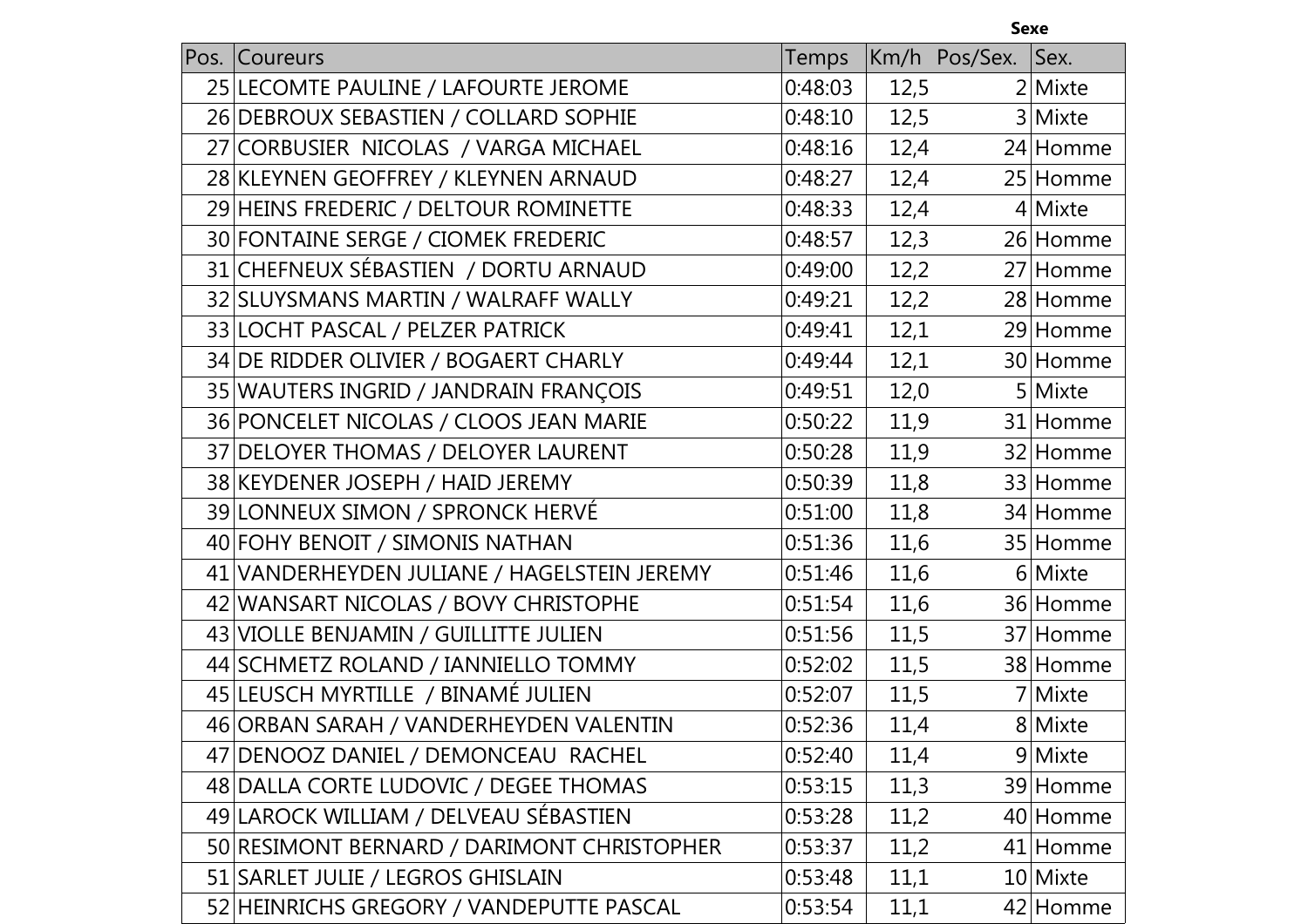|      |                                             |              |      | <b>Sexe</b>   |           |
|------|---------------------------------------------|--------------|------|---------------|-----------|
| Pos. | <b>Coureurs</b>                             | <b>Temps</b> |      | Km/h Pos/Sex. | Sex.      |
|      | 53 BROUWIER PIERRE / JASPAR CHRISTIAN       | 0:54:10      | 11,1 |               | 43 Homme  |
|      | 54 VYNCKE NICOLAS / VANDE BERG ADELIE       | 0:54:14      | 11,1 |               | 11 Mixte  |
|      | 55 SCHNAKERS OLIVIER / GODDÉ CHRISTOPHE     | 0:54:19      | 11,0 |               | 44 Homme  |
|      | 56 PHILIPPE AUDREY / DEBATY JULIE           | 0:54:22      | 11,0 |               | $1$ Femme |
|      | 57 WERY MICHEL / JACOB-PAQUAY ERIC          | 0:54:26      | 11,0 |               | 45 Homme  |
|      | 58 WATAR FRANCIS / DIET FABRICE             | 0:54:33      | 11,0 |               | 46 Homme  |
|      | 59 SMETS LAURIE / LACROIX FRANÇOIS          | 0:54:45      | 11,0 |               | 12 Mixte  |
|      | 60 WARNANT JEROME / THIELEN ALAIN           | 0:55:00      | 10,9 |               | 47 Homme  |
|      | 61 GEORGES SEBASTIEN / SCHNACKERS GUILLAUME | 0:55:46      | 10,8 |               | 48 Homme  |
|      | 62 LEMAIRE MICHAEL / VOLDERS VINCENT        | 0:56:09      | 10,7 |               | 49 Homme  |
|      | 63 RADERMECKER JULIE / WEICKMANS DAVID      | 0:56:12      | 10,7 |               | 13 Mixte  |
|      | 64 SIMONIS ADELINE / SIMONIS ALAIN          | 0:56:27      | 10,6 |               | 14 Mixte  |
|      | 65 DELHEZ FLORENTIN / BURLEON QUENTIN       | 0:56:32      | 10,6 |               | 50 Homme  |
|      | 66 ALABISO LUCA / RODERA GREGOIRE           | 0:57:04      | 10,5 |               | 51 Homme  |
|      | 67 SOMJA JEAN PHILIPPE / DEMOL CINDY        | 0:57:08      | 10,5 |               | 15 Mixte  |
|      | 68 COUNET CHRISTOPHE / LONNEUX DAMIEN       | 0:57:14      | 10,5 |               | 52 Homme  |
|      | 69 DELWAIDE ANNE / BERTRAND DOMINIQUE       | 0:57:23      | 10,5 |               | 16 Mixte  |
|      | 70 DAUPHIN CÉDRIC / BOVY MICHAEL            | 0:57:47      | 10,4 |               | 53 Homme  |
|      | 71 HOCK MICHAËL / LAHAYE SARAH              | 0:57:58      | 10,3 |               | 17 Mixte  |
|      | 72 WISLEZ THOMAS / CHARLIER GILBERT         | 0:58:25      | 10,3 |               | 54 Homme  |
|      | 73 DELCOMMINETTE CINDY / DARTOIS FABRICE    | 0:58:27      | 10,3 |               | 18 Mixte  |
|      | 74 HALLEUX DELPHINE / GERONO MICHAEL        | 0:59:14      | 10,1 |               | 19 Mixte  |
|      | 75 CALOZET DONATIEN / LEJUSTE LUDOVIC       | 0:59:17      | 10,1 |               | 55 Homme  |
|      | 76 COLLIN CEDRIC / REMACLE NADINE           | 0:59:20      | 10,1 |               | 20 Mixte  |
|      | 77 TIMMERMANN AURELIE / PLOEMMEN JEROME     | 1:00:14      | 10,0 |               | 21 Mixte  |
|      | 78 SCHAUS HÉLÈNE / DEMONCEAU BRUNO          | 1:00:15      | 10,0 |               | 22 Mixte  |
|      | 79 SCHNEIDER PHILIPPE / VERCAMMEN MICHEL    | 1:00:25      | 9,9  |               | 56 Homme  |
|      | 80 DE CECCO FREDERIC / DE CECCO JONATHAN    | 1:00:36      | 9,9  |               | 57 Homme  |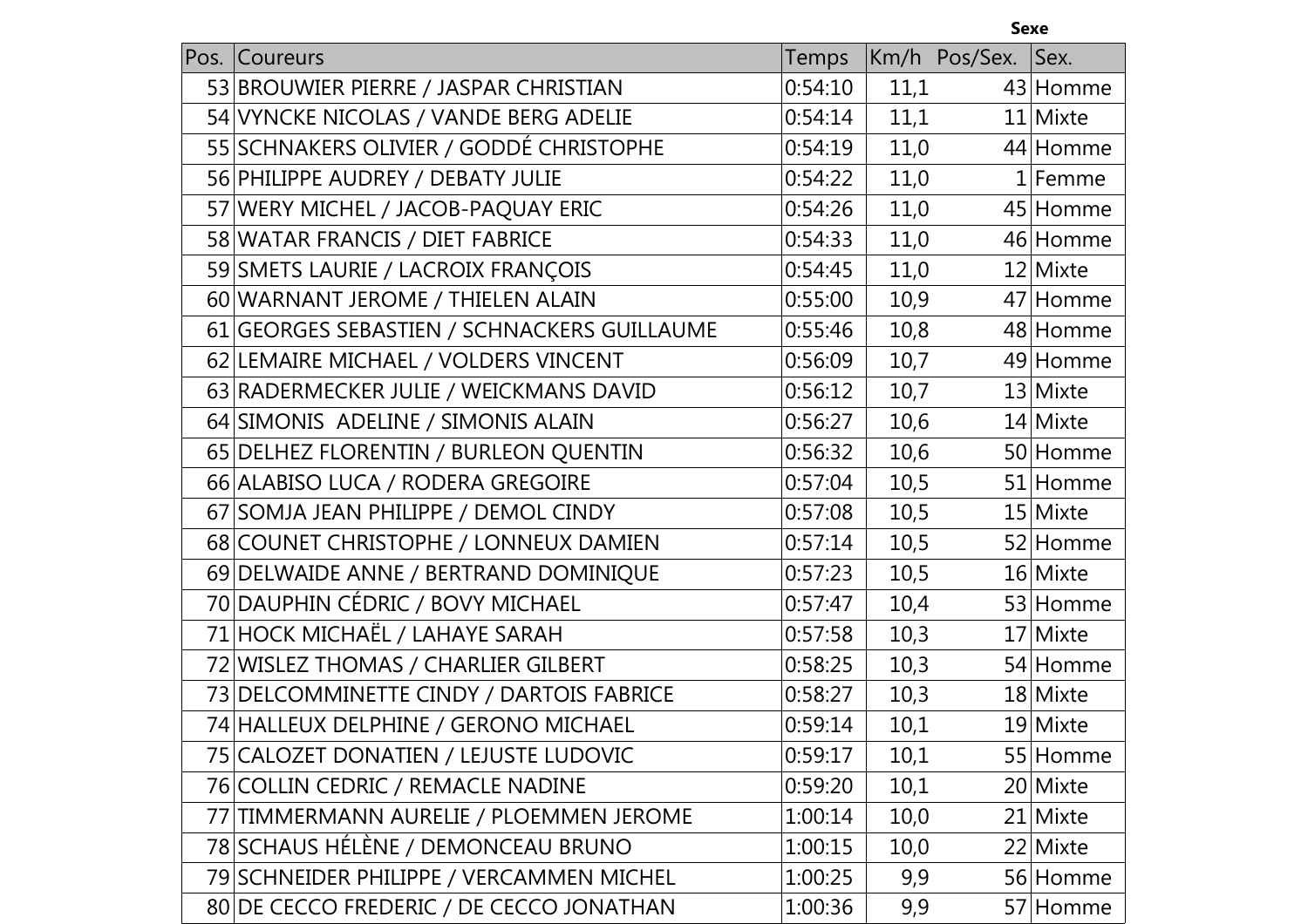|      |                                               |         |     | <b>Sexe</b>   |           |
|------|-----------------------------------------------|---------|-----|---------------|-----------|
| Pos. | Coureurs                                      | Temps   |     | Km/h Pos/Sex. | Sex.      |
|      | 81 LARDINOIS SIMON / DEMASY EMILIE            | 1:00:55 | 9,8 |               | 23 Mixte  |
|      | 82 CORDARO FABRICE / TELLER ALICIA            | 1:00:59 | 9,8 |               | 24 Mixte  |
|      | 83 DROOGHAAG DANIEL / DEWIL JEAN              | 1:01:02 | 9,8 |               | 58 Homme  |
|      | 84 PIROSON CHISTIAN / DONNAY EMMANUEL         | 1:01:08 | 9,8 |               | 59 Homme  |
|      | 85 GREGOIRE CHRISTINE / CUPERS PHILIPPE       | 1:01:13 | 9,8 |               | 25 Mixte  |
|      | 86 FLERON ADELINE / MERCENIER ADRIEN          | 1:01:25 | 9,8 |               | 26 Mixte  |
|      | 87 KEUTIENS RAPHAEL / KOLYMBOS FABRICE        | 1:01:34 | 9,7 |               | 60 Homme  |
|      | 88 DEVIVIER MARC / RENAERS STEPHANE           | 1:01:44 | 9,7 |               | 61 Homme  |
|      | 89 LANGE MICHAEL / THIELEN NICOLAS            | 1:01:58 | 9,7 |               | 62 Homme  |
|      | 90 MUSSO GIUSEPPE / HAWOTTE MARINE            | 1:02:26 | 9,6 |               | 27 Mixte  |
|      | 91 COPPE SIGRID / BROWET JOELLE               | 1:02:29 | 9,6 |               | $2$ Femme |
|      | 92 FETTWEIS THIERRY / BADENBERG BERNARD       | 1:02:35 | 9,6 |               | 63 Homme  |
|      | 93 MONTE MAGALI / DORMAL CATHERINE            | 1:02:52 | 9,5 |               | 3 Femme   |
|      | 94 MEWISSEN PATRICE / MARIQUE JEAN CHRISTOPHE | 1:02:59 | 9,5 |               | 64 Homme  |
|      | 95 MENNICKEN ESTELLE / MENNICKEN ROGER        | 1:03:03 | 9,5 |               | 28 Mixte  |
|      | 96 CHEBIL RAMI / CASTELA DELPHINE             | 1:03:10 | 9,5 |               | 29 Mixte  |
|      | 97 DE MEYER VERONIQUE / LEJEUNE ALAIN         | 1:03:20 | 9,5 |               | 30 Mixte  |
|      | 98 ROUFOSSE UGO / LECLERCQ XAVIER             | 1:03:23 | 9,5 |               | 65 Homme  |
|      | 99 FRISÉE MARIETTE / BOSCO VALERIE            | 1:03:29 | 9,5 |               | 4 Femme   |
|      | 100 POLIS LULU / HERNANDEZ RODRIGUEZ MANUEL   | 1:04:25 | 9,3 |               | 31 Mixte  |
|      | 101 MORAY ADRIEN / WERTZ AURÉLIE              | 1:04:27 | 9,3 |               | 32 Mixte  |
|      | 102 BELLEFLAMME ANNE / SIMONS FREDERIC        | 1:04:31 | 9,3 |               | 33 Mixte  |
|      | 103 VAN DEN BERGH CHRISTEL / LAMOLINE CARINE  | 1:05:35 | 9,1 |               | 5 Femme   |
|      | 104 ADAM FRANCK / PIETTE VALÈRE               | 1:05:52 | 9,1 |               | 66 Homme  |
|      | 105 DAFAYS FLORIANE / LECLERCQ SANDRINE       | 1:07:20 | 8,9 |               | 6 Femme   |
|      | 106 DARCIS JOEL / BARNABÉ MICHEL              | 1:07:21 | 8,9 |               | 67 Homme  |
|      | 107 ABAD LAMAS HAYDEE PATRICIA / DUBLET SERGE | 1:07:26 | 8,9 |               | 34 Mixte  |
|      | 108 TRINON BÉATRICE / REGNIER DIDIER          | 1:07:35 | 8,9 |               | 35 Mixte  |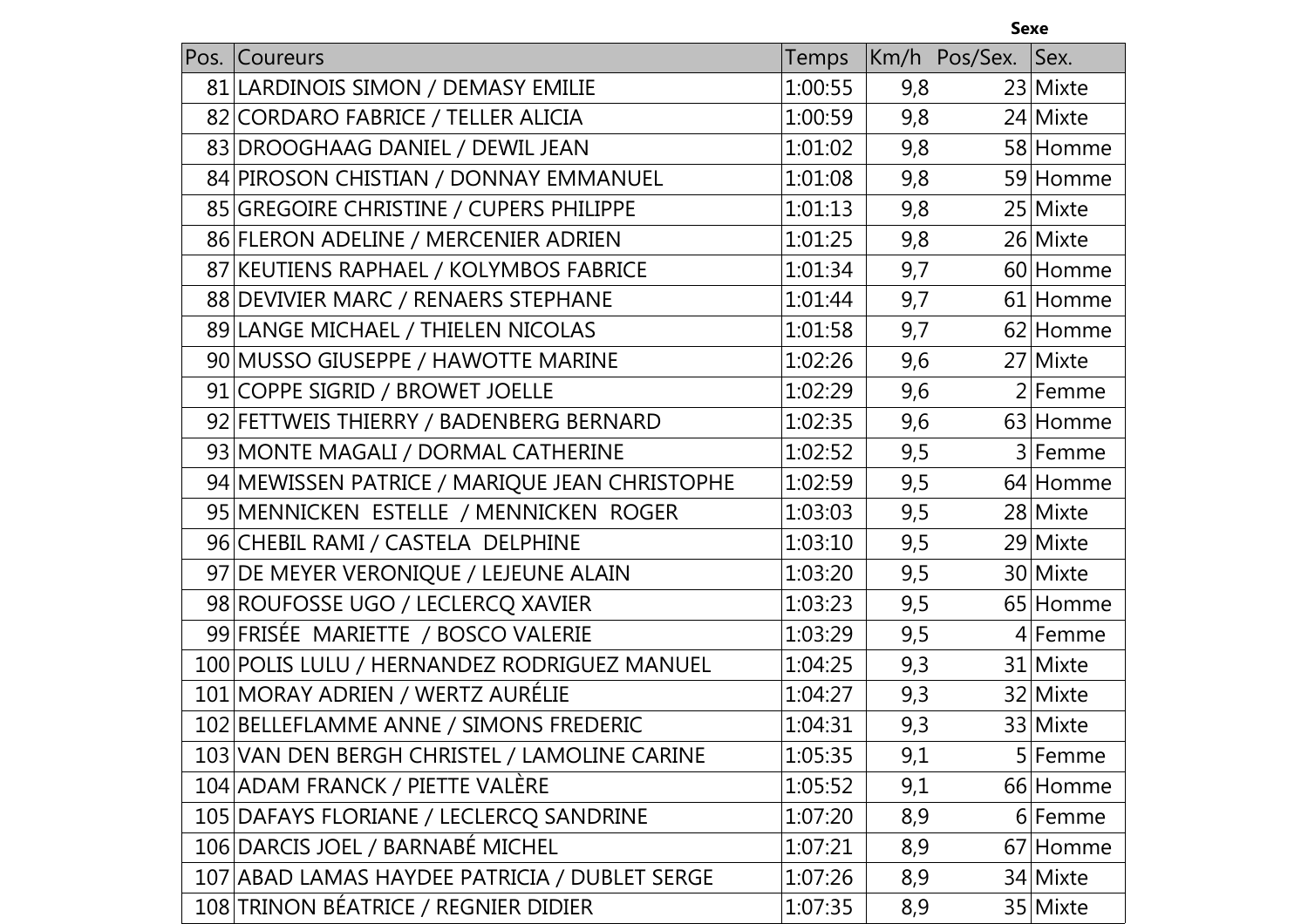|                                             |         |      | <b>Sexe</b>   |           |
|---------------------------------------------|---------|------|---------------|-----------|
| Pos. Coureurs                               | Temps   |      | Km/h Pos/Sex. | Sex.      |
| 109 SICIM MUSTAFA / PATRICK JENNES          | 1:08:09 | 8,8  |               | 68 Homme  |
| 110 HALLEUX THILBAUT / PETRIAUX MARC        | 1:08:36 | 8,7  |               | 69 Homme  |
| 111 SONVEAU SARAH / MUYTERS VALERIE         | 1:09:18 | 8,7  |               | $7$ Femme |
| 112 VINCENT PHILIPPE / HAAS GENE            | 1:09:27 | 8,6  |               | 36 Mixte  |
| 113 HAUSEUX CHRISTOPHE / HAUSEUX ALEXIA     | 1:09:40 | 8,6  |               | 37 Mixte  |
| 114 HACKIN NADIA / CHARLIER ANNE-CATHERINE  | 1:09:49 | 8,6  |               | 8 Femme   |
| 115 TANASE ARIELLE / HEKLINGER LUCAS        | 1:10:24 | 8,5  |               | 38 Mixte  |
| 116 ETIENNE NADIA / PAULIS MICHEL           | 1:10:26 | 8,5  |               | 39 Mixte  |
| 117 DELREZ AMAURY / DELREZ NOAH             | 1:10:29 | 8,5  |               | 70 Homme  |
| 118 PIRSON PASCAL / DENOISIEUX CHRISTIAN    | 1:10:37 | 8,5  |               | 71 Homme  |
| 119 PIRARD OLIVIER / DELHEZ JEAN-FRANÇOIS   | 1:10:45 | 8,5  |               | 72 Homme  |
| 120 BRAGARD BENOIT / BRAGARD EDMÉE          | 1:10:49 | 8,5  |               | 40 Mixte  |
| 121 KNUTS SYLVIE / HERMAN CECILE            | 1:11:41 | 8,4  |               | 9 Femme   |
| 122 BASTIN MARGAUX / BASTIN SAMUEL          | 1:12:14 | 8,3  |               | 41 Mixte  |
| 123 MERTENS BART / BIJNENS FRANK            | 1:12:30 | 8,3  |               | 73 Homme  |
| 124 VONCKEN AUDREY / MAULE PHILIPPE         | 1:13:17 | 8,2  |               | 42 Mixte  |
| 125 JAMAR PHILIPPE / DESSART DES            | 1:13:28 | 8,2  |               | 74 Homme  |
| 126 CRÉMER CHRISTELLE / MORIANI ISABELLE    | 1:13:33 | 8,2  |               | 10 Femme  |
| 127 DELHEZ FREDERIC / BONAVENTURE FRANÇOISE | 1:14:04 | 8,1  |               | 43 Mixte  |
| 128 D'ACCARDO NATHALIE / HEINEN DANIEL      | 1:19:51 | 7,5  |               | 44 Mixte  |
| 129 FETTWEIS GAËLLE / CALIFICE HUBERTE      | 1:26:35 | 6,9  |               | 11 Femme  |
| 130 LALLEMAND VALERIE / KALIN JEAN FRANCOIS | 1:27:03 | 6,9  |               | 45 Mixte  |
| 131 LAURENCE HAMES / DELBEUCK AURORE        | 1:32:03 | 6,5  |               | 12 Femme  |
| 132 D'ATTARDI DUNIA / D'ATTARDI OLIVIER     | 1:32:26 | 6,5  |               | 46 Mixte  |
| 133 HARDY JUSTINE / JANSSEN JORDAN          | 1:33:27 | 6,4  |               | 47 Mixte  |
| 134 VADACCA JULIEN / JACOPUCCI FLORIANNE    | 1:33:32 | 6,4  |               | 48 Mixte  |
| 135 HENRARD GUILLAUME                       | 0:42:48 | 14,0 |               | 75 Homme  |
| 136 HENRARD DIDIER                          | 0:45:54 | 13,1 |               |           |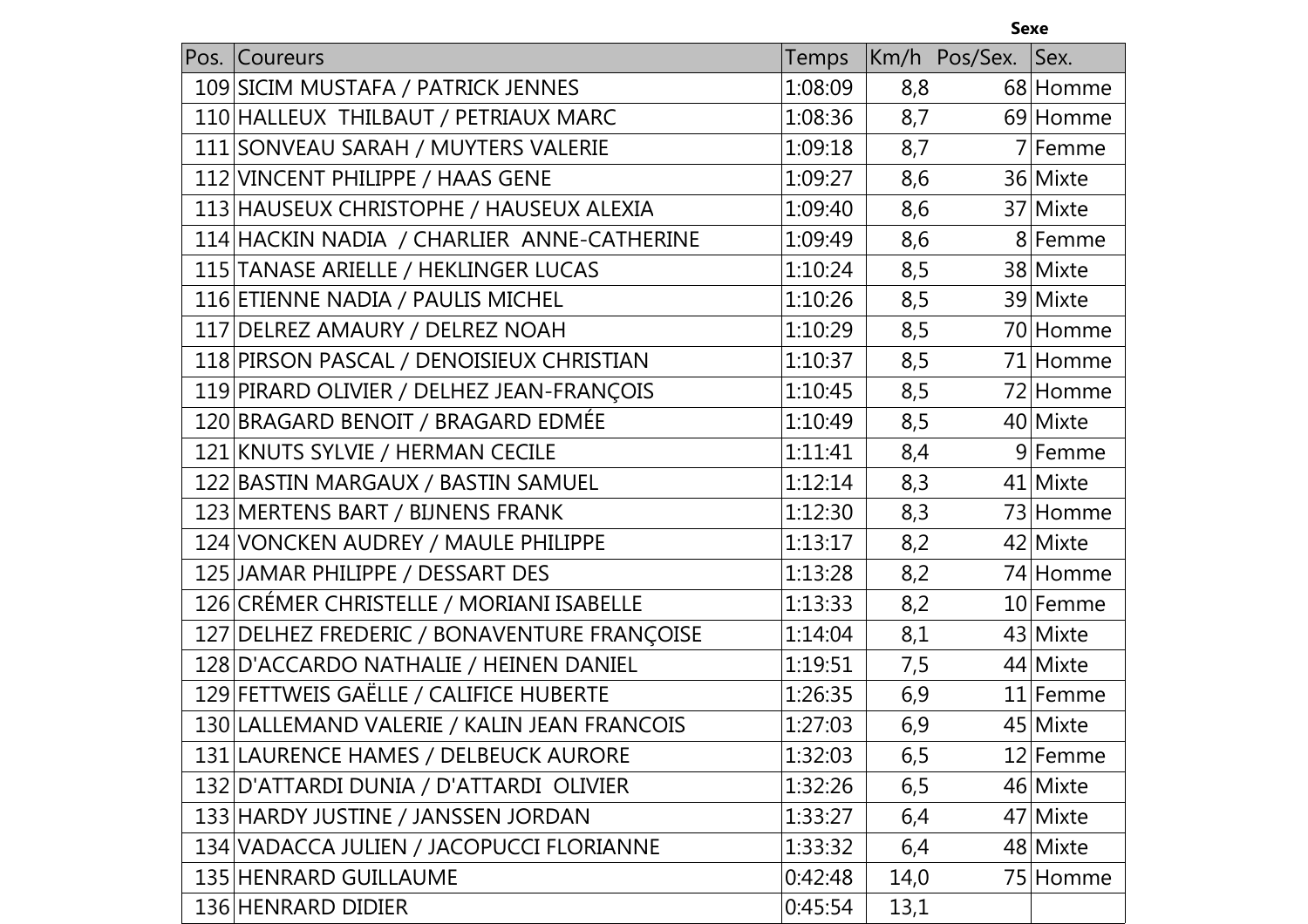| ×<br>۰. | v.<br>v.<br>۰. |  |
|---------|----------------|--|
|         |                |  |

| Pos.<br>Coureurs            | Temps   |      | Km/h Pos/Sex. | Sex.     |
|-----------------------------|---------|------|---------------|----------|
| 137 LEJEUNE PHILIPPE        | 0:46:10 | 13,0 |               |          |
| 138 SIMONS JORG             | 0:46:31 | 12,9 |               |          |
| 139 BEULEN BRUNO            | 0:47:46 | 12,6 |               |          |
| 140 DESSOUROUX JEAN         | 0:50:15 | 11,9 |               |          |
| 141 WILLEMS LOIC            | 0:50:31 | 11,9 |               |          |
| 142 COBBEN SYLVAIN          | 0:51:38 | 11,6 |               |          |
| 143 WEICKMANS THOMAS        | 0:52:24 | 11,4 |               |          |
| 144 GOBERT LOUIS            | 0:52:57 | 11,3 |               |          |
| 145 DEMONCEAU JEAN LUC      | 0:53:07 | 11,3 |               |          |
| 146 GAUTHY SERGE            | 0:53:40 | 11,2 |               |          |
| 147 KIRTEN PIERRE           | 0:54:03 | 11,1 |               |          |
| 148 ELOYE JONATHAN          | 0:54:16 | 11,1 |               |          |
| 149 RENSON JEAN LUC         | 0:54:31 | 11,0 |               |          |
| 150 LEMAIRE CÉDRIC          | 0:54:52 | 10,9 |               |          |
| 151 WAUCOMONT BENOÎT        | 0:54:52 | 10,9 |               |          |
| 152 HURLET LUCIEN           | 0:55:06 | 10,9 |               |          |
| 153 TROISFONTAINES DELPHINE | 0:55:42 | 10,8 |               |          |
| 154 CLEREUX NATHALIE        | 0:57:23 | 10,5 |               |          |
| <b>155 POPULAIRE THOMAS</b> | 0:57:23 | 10,5 |               | 76 Homme |
| 156 ANDRIEN TONY            | 0:57:25 | 10,4 |               |          |
| 157 HARDY MARC              | 0:58:03 | 10,3 |               |          |
| 158 CAPIER JEAN-MARIE       | 0:58:03 | 10,3 |               |          |
| 159 LAMBERT CHRISTOPHE      | 0:58:34 | 10,2 |               |          |
| 160 GIUST OLIVIER           | 0:59:40 | 10,1 |               |          |
| 161 TELLER REN              | 1:00:03 | 10,0 |               |          |
| 162 LAMBERT HENRI           | 1:02:54 | 9,5  |               |          |
| 163 LAHAYE YVAN             | 1:03:20 | 9,5  |               |          |
| 164 MERCENIER JEAN-LUC      | 1:06:05 | 9,1  |               |          |